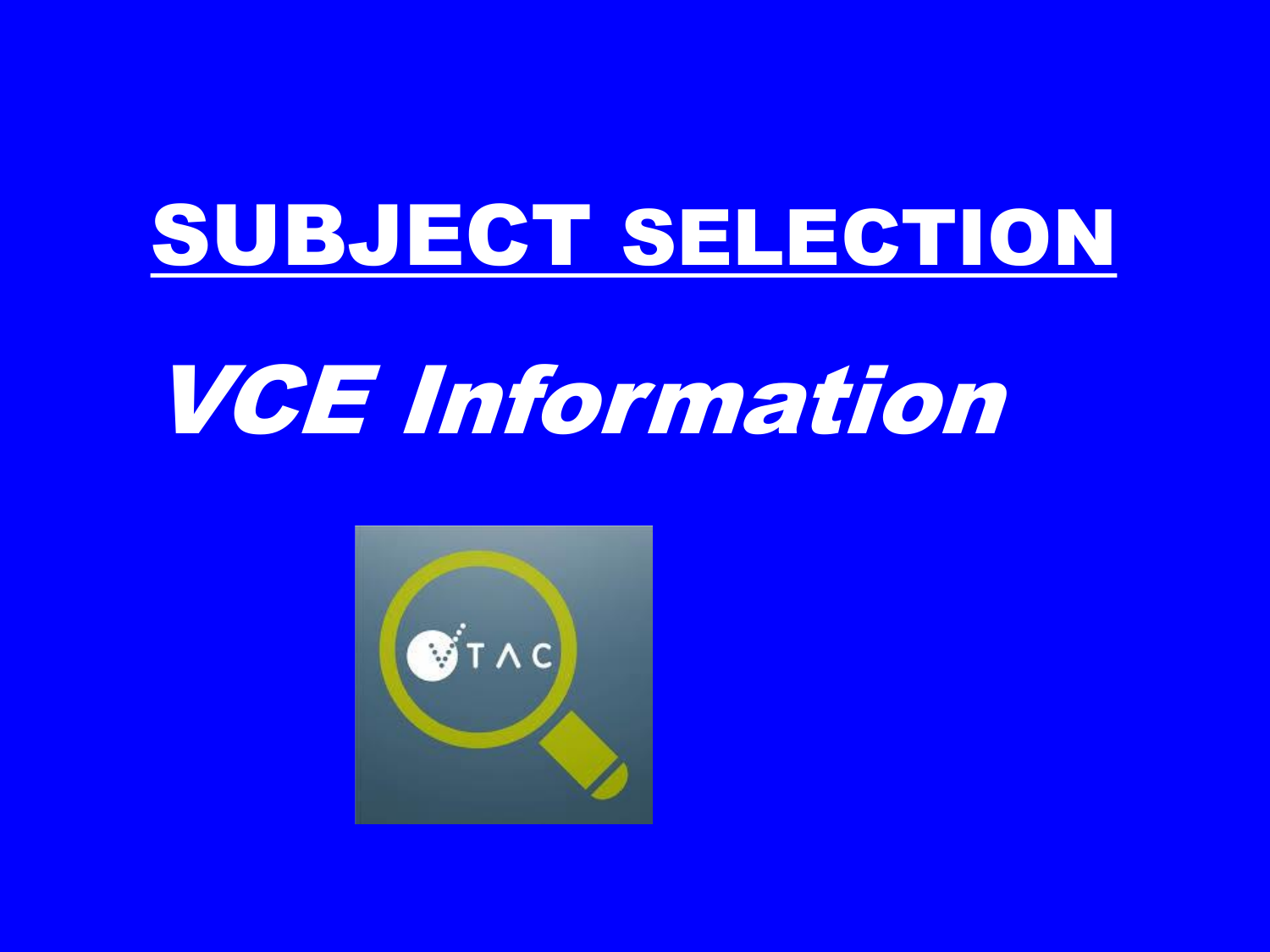## **OVERVIEW for VCE**

- Choosing Units
- Prerequisites
- Assessment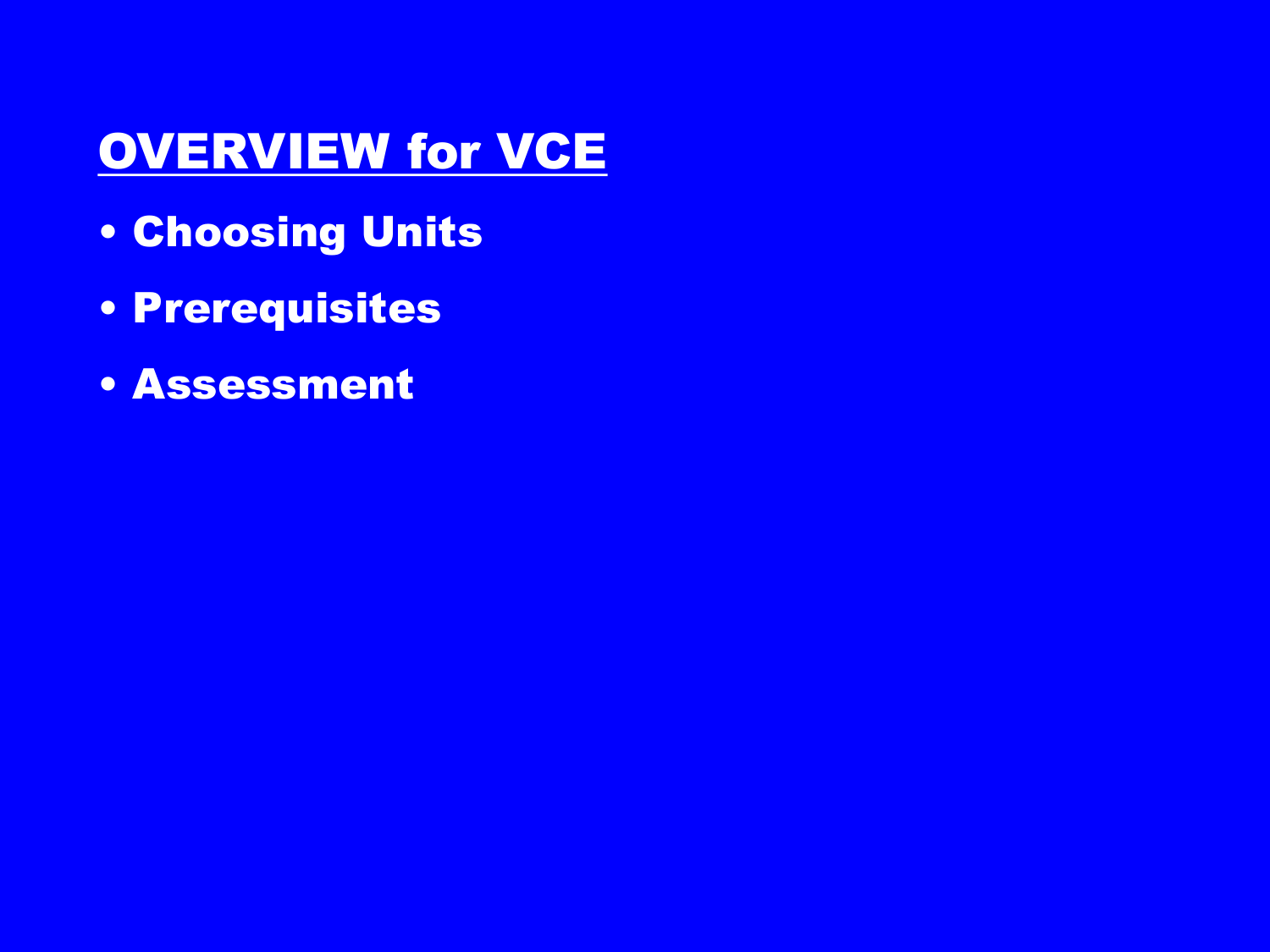#### Year 10 & 11: UNITS 1 & 2

**O Choose 12 Units** ( 6 each semester ).

● Must do English units.

● Check pre-requisites for Units 3 & 4 ( see Boort Subject Handbook ).

● Check prerequisites for UNI & TAFE. https://www.vtac.edu.au/before/entry-req/meeting-prerequisites.html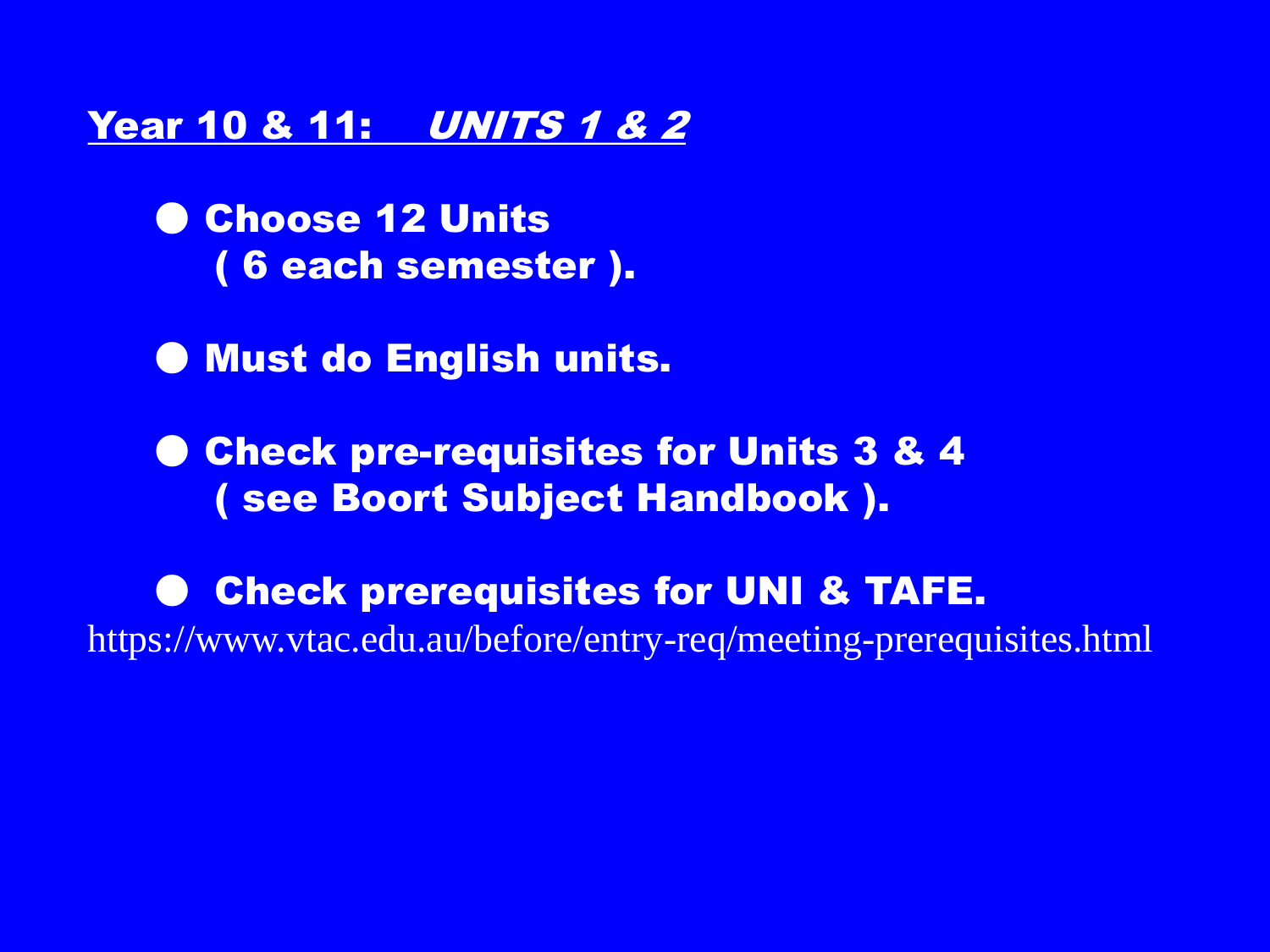#### Year 11: UNITS 3 & 4

● Used to gain a 6th subject for your ATAR score.

- It is best to already have Units 1 and/or 2 in that subject.
- You must do both Unit 3 & 4 in the one year. You must do the GAT as well.
- ( Choose 6 units each semester )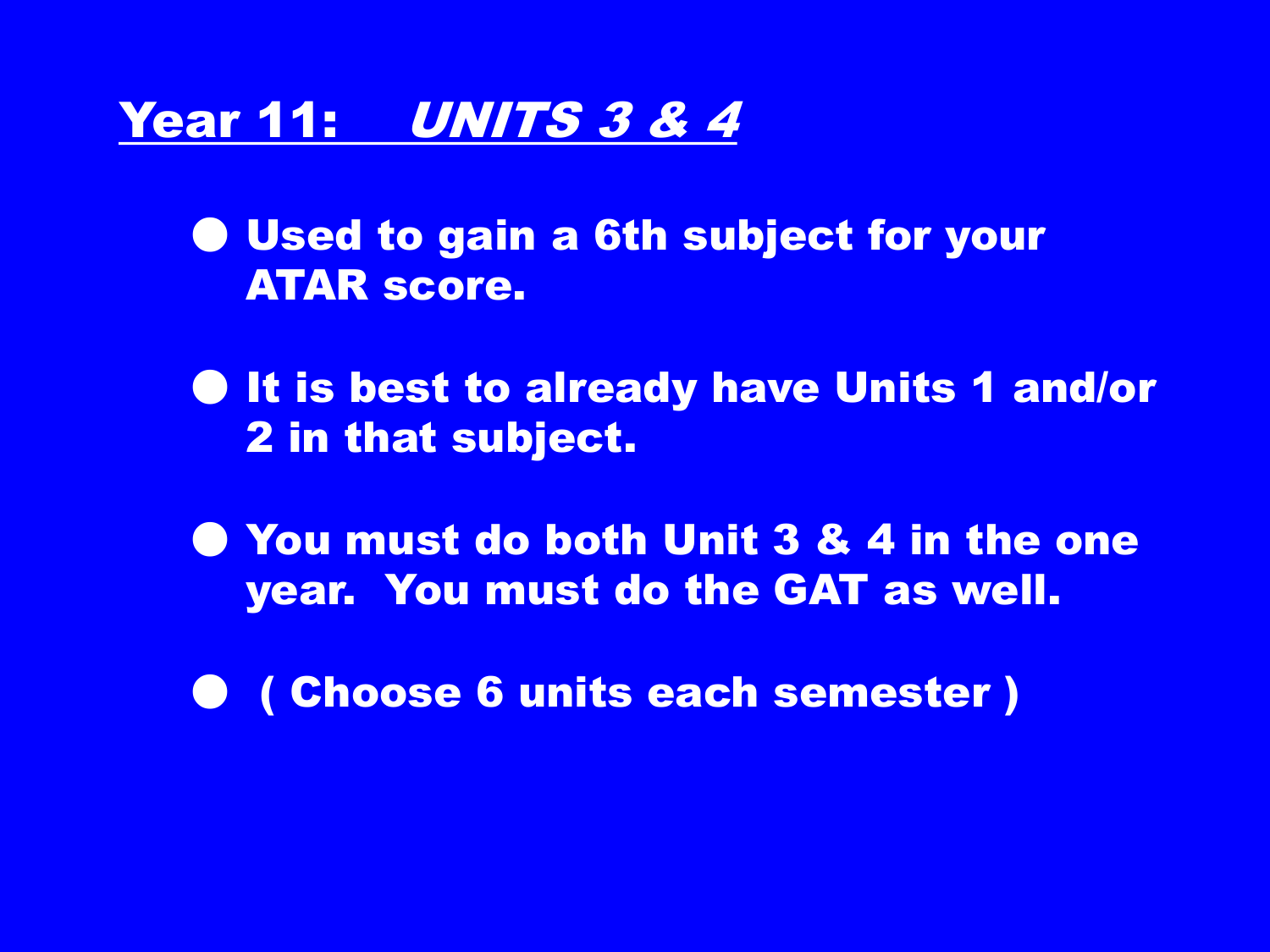### Year 12: UNITS 3 & 4

● Choose 5 subjects (10 units).

● Must do English units.

● Must do subjects over the entire year.

● Check [www.vtac.edu.au](http://www.vtac.edu.au) for pre-requisites for UNI & TAFE. https://www.vtac.edu.au/before/entry-req/meeting-prerequisites.html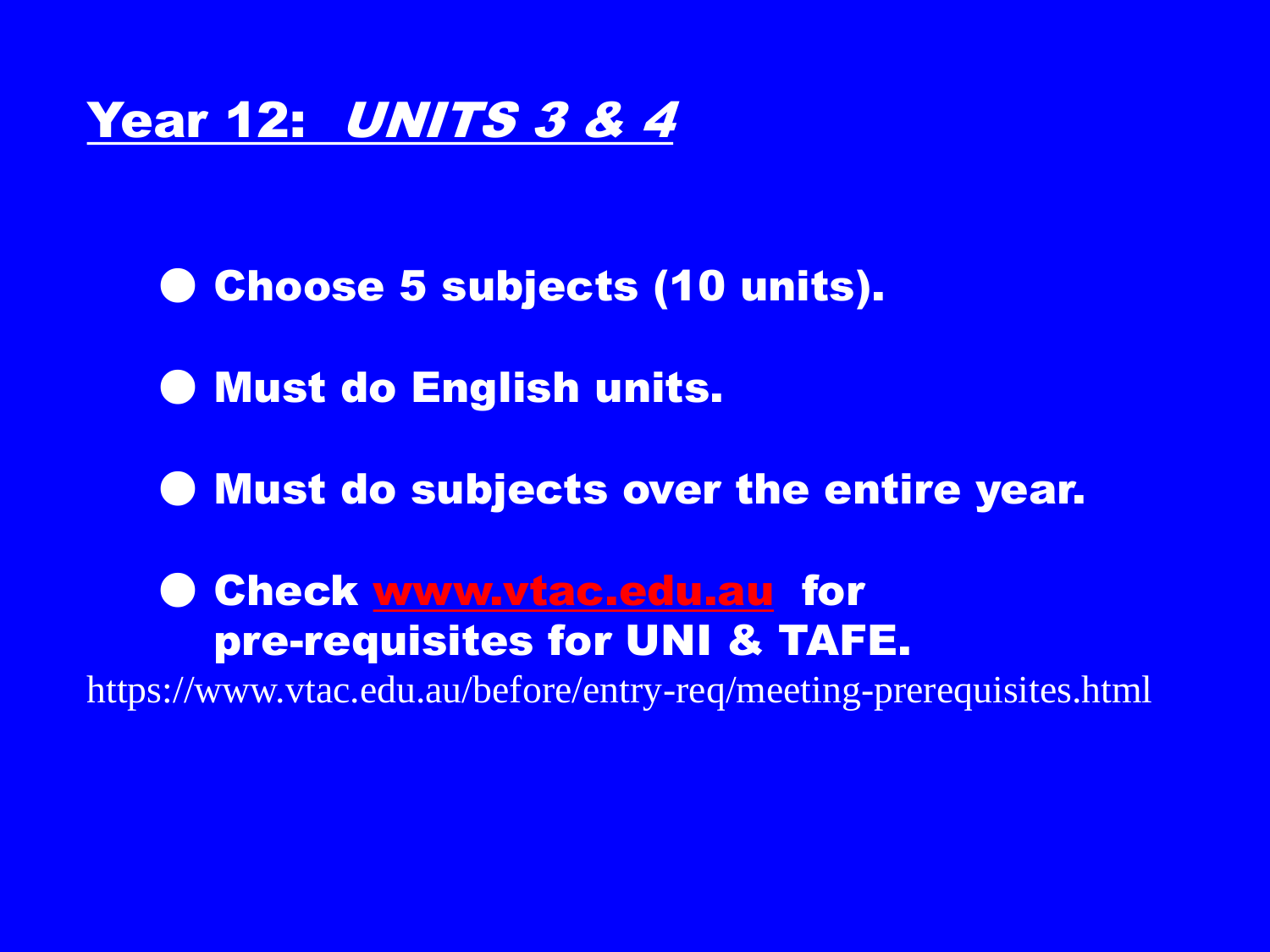### Assessment: UNITS 1 & 2

● Class Work S / N = Satisfactory / Not Satisfactory ● All work must be to a satisfactory level. ● Attendance must be at least 80%. ● Most classes have exams (for school grades only – does not count for ATAR).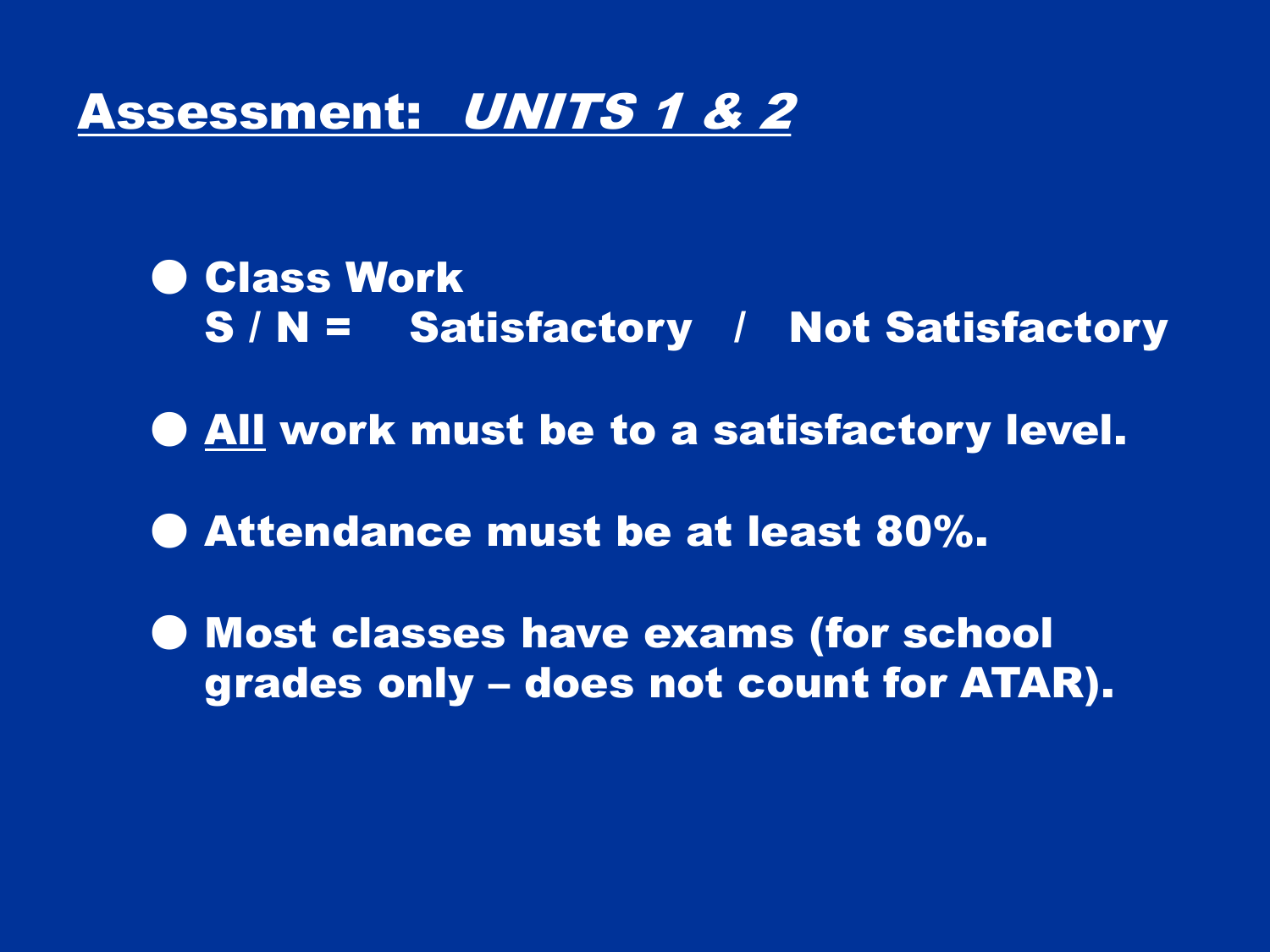#### Assessment: UNITS 3 & 4

**O SACS - School Assessed Coursework** 

● All work must be to a satisfactory level.

● Attendance must be at least 80%.

● EXAMS – GAT (June) SUBJECTS (November).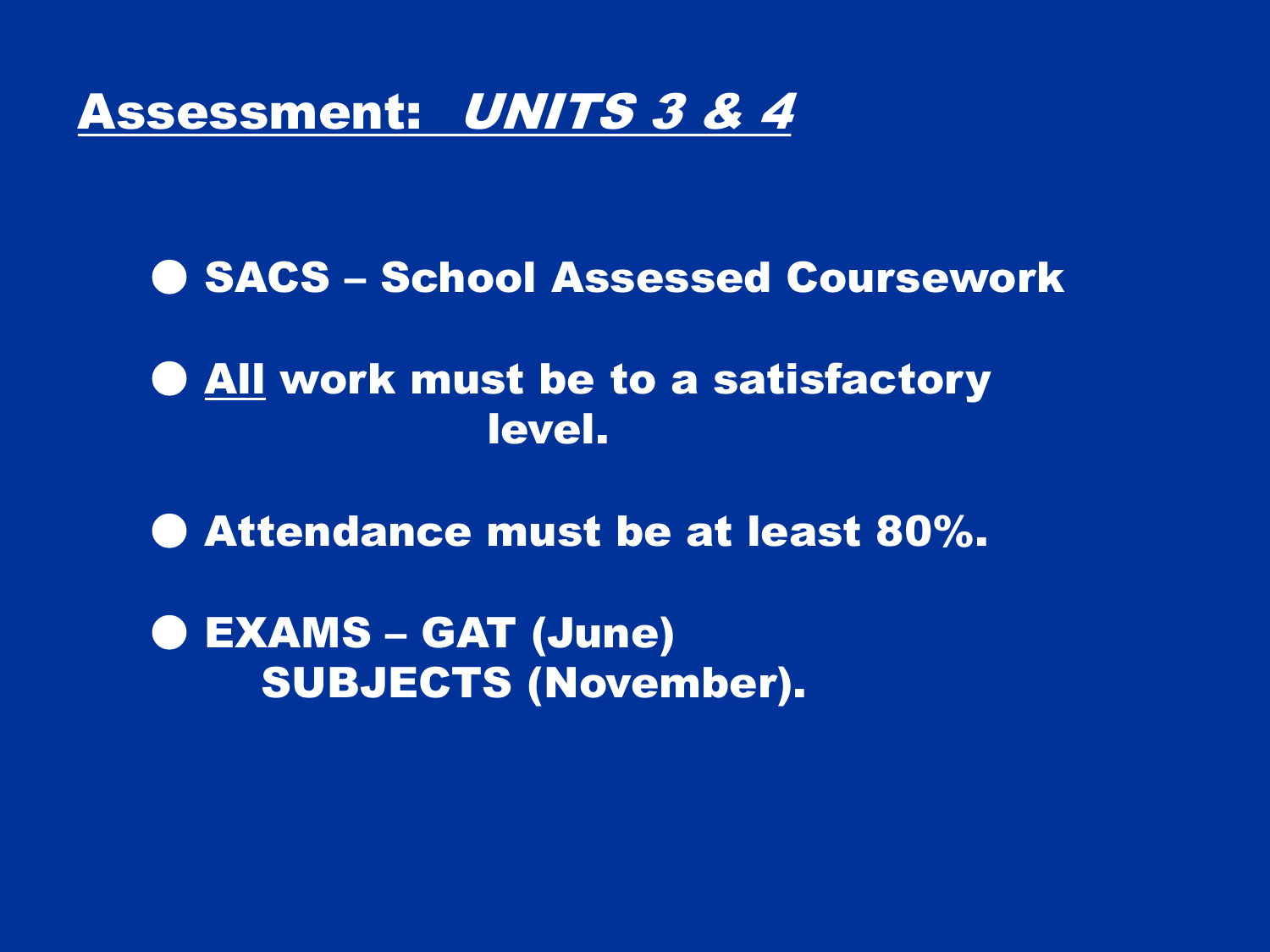#### Results: UNITS 3 & 4

● SACS + EXAMS = study score / 50.

● Scaled study scores provide an ATAR.

**O ATAR (Australian Tertiary Admission** Rank) – a ranked score to apply to Uni and TAFE only.

Many courses use other means for entry eg: interviews, folio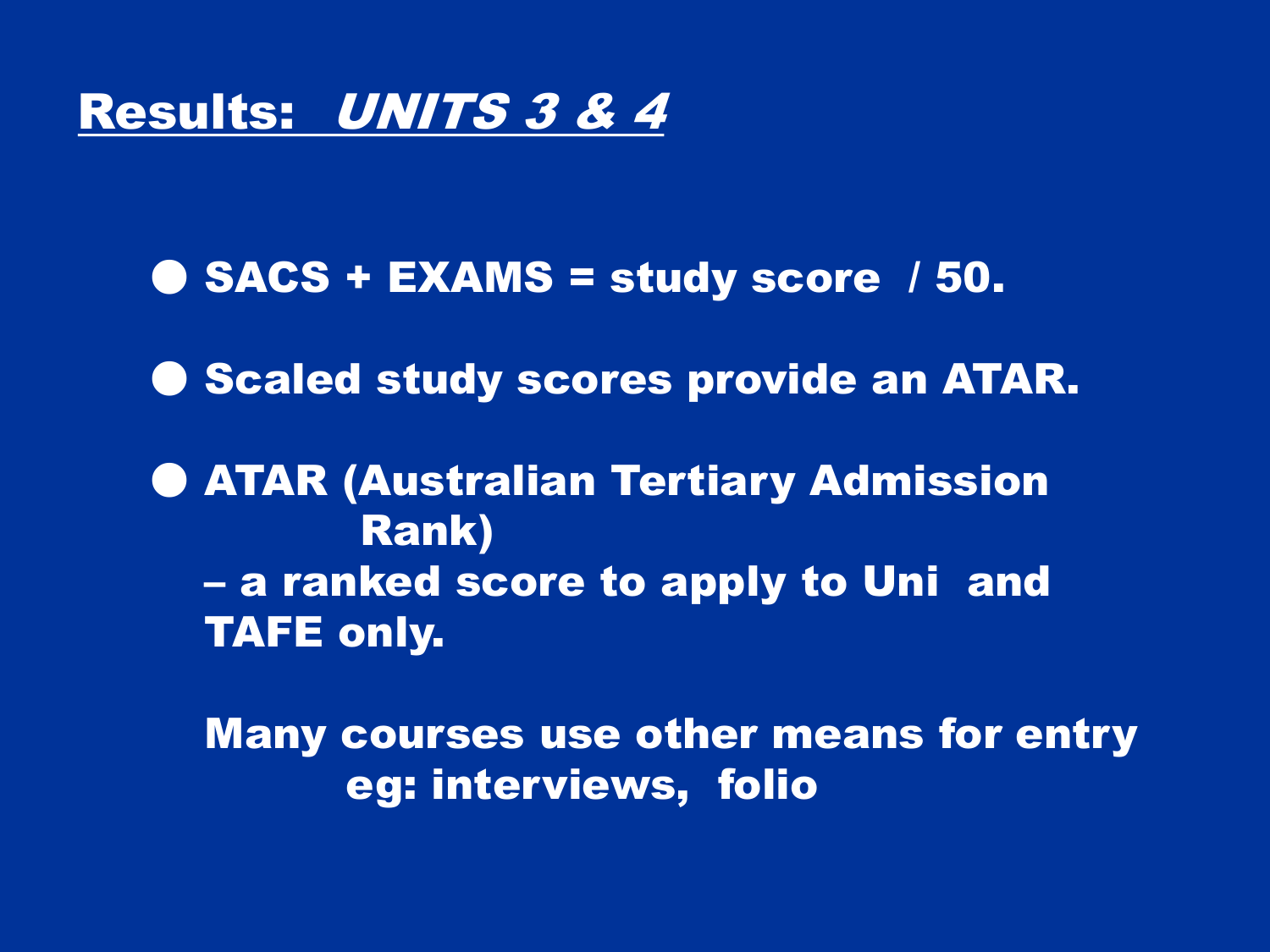### **Illness and Injury**

● Need a doctor's note for SAC absences.

**• There are provisions in the VCE for** personal difficulty and sickness (physical & emotional) experienced during exams and coursework.

● Needs to be documented + have a doctor's note.

**• The GAT is combined with regular SAC** marks to calculate a derived score.